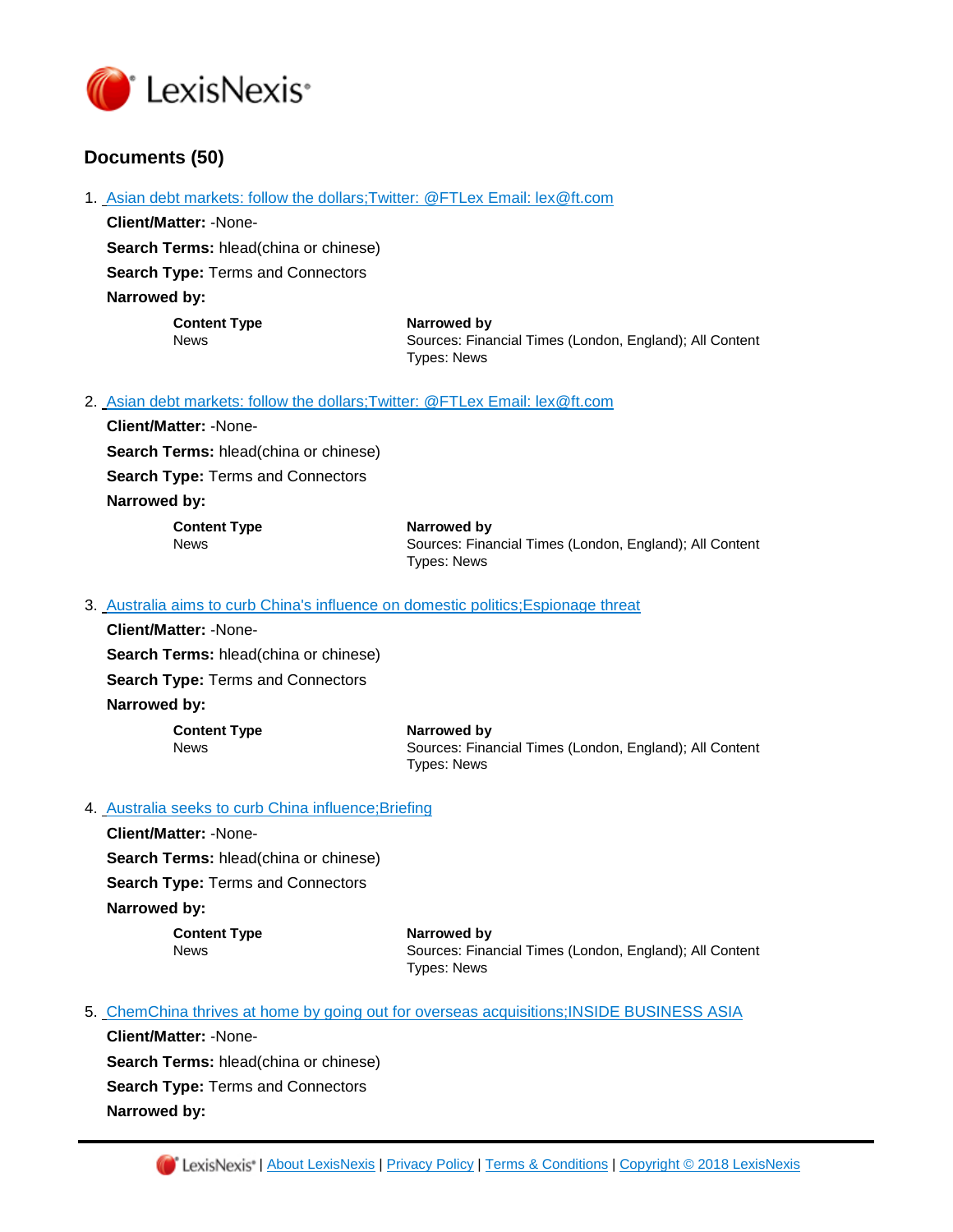#### 6. [ChemChina thrives at home by going out for overseas acquisitions;INSIDE BUSINESS ASIA](https://advance.lexis.com/api/document?id=urn:contentItem:5R41-BSF1-DY9P-N2SY-00000-00&idtype=PID&context=1000516)

**Client/Matter:** -None-

**Search Terms:** hlead(china or chinese)

**Search Type:** Terms and Connectors

**Narrowed by:** 

**Content Type <b>Narrowed** by

News Sources: Financial Times (London, England); All Content Types: News

#### 7. [Cheung Kei Group Banking on property;Briefs](https://advance.lexis.com/api/document?id=urn:contentItem:5R41-BSF1-DY9P-N2X8-00000-00&idtype=PID&context=1000516)

**Client/Matter:** -None-**Search Terms:** hlead(china or chinese) **Search Type:** Terms and Connectors **Narrowed by: Content Type Narrowed by**

News Sources: Financial Times (London, England); All Content Types: News

#### 8. Chinese rival ups stake in Dialog after share fall; Technology

**Client/Matter:** -None-**Search Terms:** hlead(china or chinese) **Search Type:** Terms and Connectors **Narrowed by: Content Type Narrowed by**

News Sources: Financial Times (London, England); All Content Types: News

9. [Fix the roof while the sun is shining;Beyond a certain point, more credit tends to lower growth and increase](https://advance.lexis.com/api/document?id=urn:contentItem:5R41-BSF1-DY9P-N30V-00000-00&idtype=PID&context=1000516)  **[inequality](https://advance.lexis.com/api/document?id=urn:contentItem:5R41-BSF1-DY9P-N30V-00000-00&idtype=PID&context=1000516)** 

**Client/Matter:** -None-**Search Terms:** hlead(china or chinese) **Search Type:** Terms and Connectors **Narrowed by:** 

**Content Type Narrowed by** News Sources: Financial Times (London, England); All Content Types: News

10. Fix the roof while the sun is shining;Beyond a certain point, more credit tends to lower the rate of growth and [increase inequality](https://advance.lexis.com/api/document?id=urn:contentItem:5R41-BSF1-DY9P-N2VM-00000-00&idtype=PID&context=1000516)

**Client/Matter:** -None-**Search Terms:** hlead(china or chinese) **Search Type:** Terms and Connectors **Narrowed by:**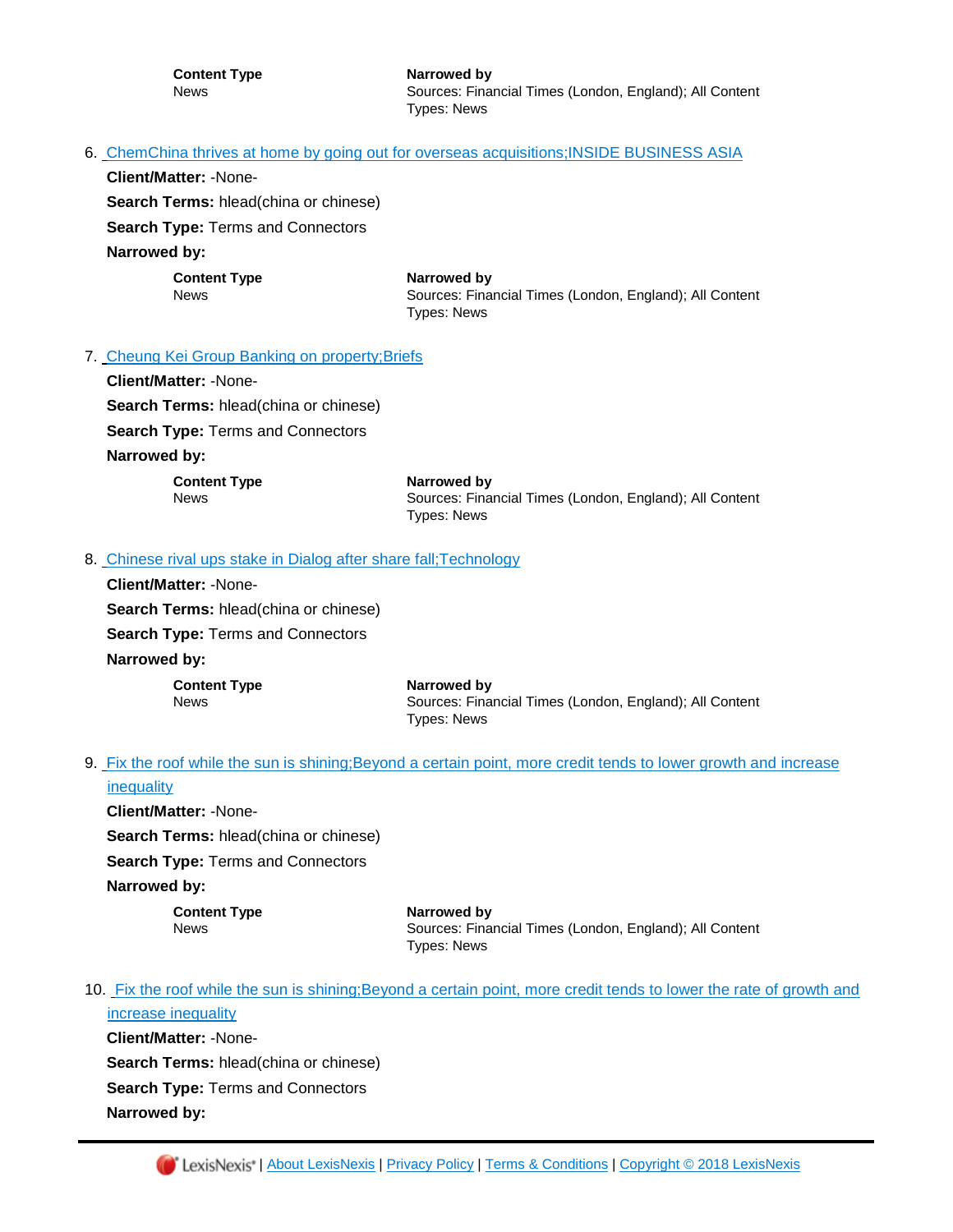**Content Type Narrowed by**

News **News** Sources: Financial Times (London, England); All Content Types: News

#### 11. [More comment and data on www.ft.com](https://advance.lexis.com/api/document?id=urn:contentItem:5R41-BSF1-DY9P-N2XX-00000-00&idtype=PID&context=1000516)

**Client/Matter:** -None-

**Search Terms:** hlead(china or chinese)

**Search Type:** Terms and Connectors

**Narrowed by:** 

**Content Type <b>Narrowed** by

News Sources: Financial Times (London, England); All Content Types: News

#### 12. [More comment and data on www.ft.com](https://advance.lexis.com/api/document?id=urn:contentItem:5R41-BSF1-DY9P-N2T5-00000-00&idtype=PID&context=1000516)

**Client/Matter:** -None-**Search Terms:** hlead(china or chinese) **Search Type:** Terms and Connectors **Narrowed by:** 

> **Content Type Narrowed by** News Sources: Financial Times (London, England); All Content Types: News

#### 13. [S](https://advance.lexis.com/api/document?id=urn:contentItem:5R41-BSF1-DY9P-N2T7-00000-00&idtype=PID&context=1000516)ina/Aristeia: hitting the great wall; Twitter: @FTLex Email: lex@ft.com

**Client/Matter:** -None-**Search Terms:** hlead(china or chinese) **Search Type:** Terms and Connectors **Narrowed by: Content Type Narrowed by**

News Sources: Financial Times (London, England); All Content Types: News

#### 14. [Sina/Aristeia: hitting the great wall;Twitter: @FTLex Email: lex@ft.com](https://advance.lexis.com/api/document?id=urn:contentItem:5R41-BSF1-DY9P-N329-00000-00&idtype=PID&context=1000516)

**Client/Matter:** -None-**Search Terms:** hlead(china or chinese) **Search Type:** Terms and Connectors **Narrowed by:** 

**Content Type Narrowed by**

News Sources: Financial Times (London, England); All Content Types: News

#### 15. [Starbucks chief brewing grande China ambitions](https://advance.lexis.com/api/document?id=urn:contentItem:5R41-BSF1-DY9P-N2SR-00000-00&idtype=PID&context=1000516)

**Client/Matter:** -None-**Search Terms:** hlead(china or chinese)

**Search Type:** Terms and Connectors

**Narrowed by:** 

| <b>Content Type</b> | Narrowed by                                             |
|---------------------|---------------------------------------------------------|
| News                | Sources: Financial Times (London, England); All Content |
|                     | Types: News                                             |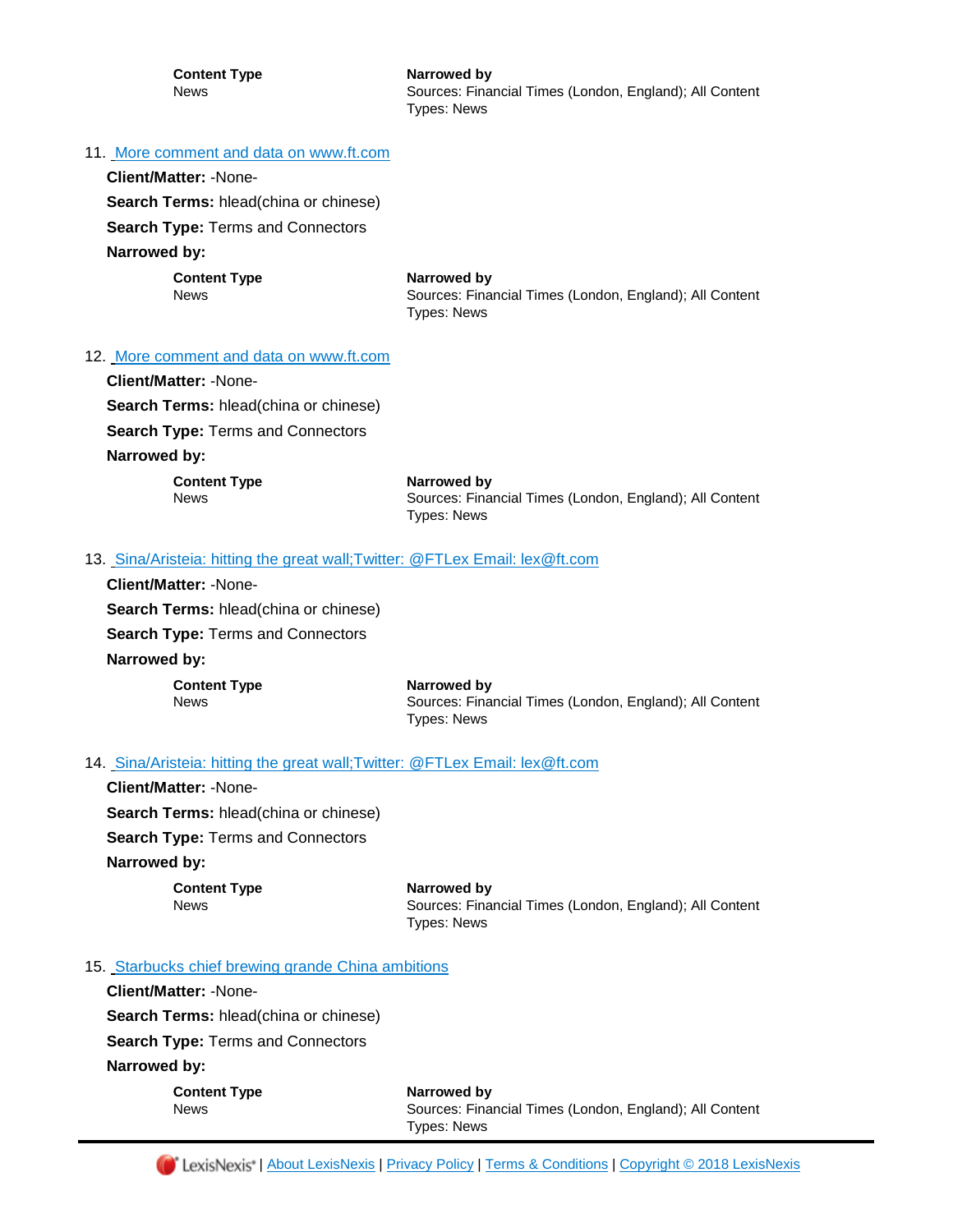#### 16. [Starbucks chief brewing grande China ambitions](https://advance.lexis.com/api/document?id=urn:contentItem:5R41-BSF1-DY9P-N2WP-00000-00&idtype=PID&context=1000516)

**Client/Matter:** -None-**Search Terms:** hlead(china or chinese) **Search Type:** Terms and Connectors **Narrowed by: Content Type Narrowed by** News Sources: Financial Times (London, England); All Content Types: News

17. [S](https://advance.lexis.com/api/document?id=urn:contentItem:5R41-BSF1-DY9P-N2T0-00000-00&idtype=PID&context=1000516)tarbucks opts for super-sized in China; Travel & leisure. Coffee culture ; Chain opens vast premium roastery [in Shanghai as part of its effort to remain upmarket](https://advance.lexis.com/api/document?id=urn:contentItem:5R41-BSF1-DY9P-N2T0-00000-00&idtype=PID&context=1000516)

**Client/Matter:** -None-

**Search Terms:** hlead(china or chinese)

**Search Type:** Terms and Connectors

#### **Narrowed by:**

**Content Type Narrowed by**

News Sources: Financial Times (London, England); All Content Types: News

18. Starbucks opts for super-sized in China; Travel & leisure. Coffee culture Chain opens vast premium roastery [in Shanghai as part of its effort to](https://advance.lexis.com/api/document?id=urn:contentItem:5R41-BSF1-DY9P-N2WY-00000-00&idtype=PID&context=1000516) remain upmarket

**Client/Matter:** -None-

**Search Terms:** hlead(china or chinese)

**Search Type:** Terms and Connectors

**Narrowed by:** 

| <b>Content Type</b> |  |
|---------------------|--|
| <b>News</b>         |  |

**Narrowed by** Sources: Financial Times (London, England); All Content Types: News

19. [Chinese 'zombie' debt overstated;Briefing](https://advance.lexis.com/api/document?id=urn:contentItem:5R3T-DBV1-JBVM-Y0B4-00000-00&idtype=PID&context=1000516)

**Client/Matter:** -None-**Search Terms:** hlead(china or chinese) **Search Type:** Terms and Connectors **Narrowed by:** 

**Content Type Narrowed by** News Sources: Financial Times (London, England); All Content Types: News

20. [Chinese 'zombie' debt overstated \[...\];Briefing](https://advance.lexis.com/api/document?id=urn:contentItem:5R3T-DBV1-JBVM-Y049-00000-00&idtype=PID&context=1000516)

**Client/Matter:** -None-**Search Terms:** hlead(china or chinese) **Search Type:** Terms and Connectors

**Narrowed by:** 

**Content Type Narrowed by**

News Sources: Financial Times (London, England); All Content Types: News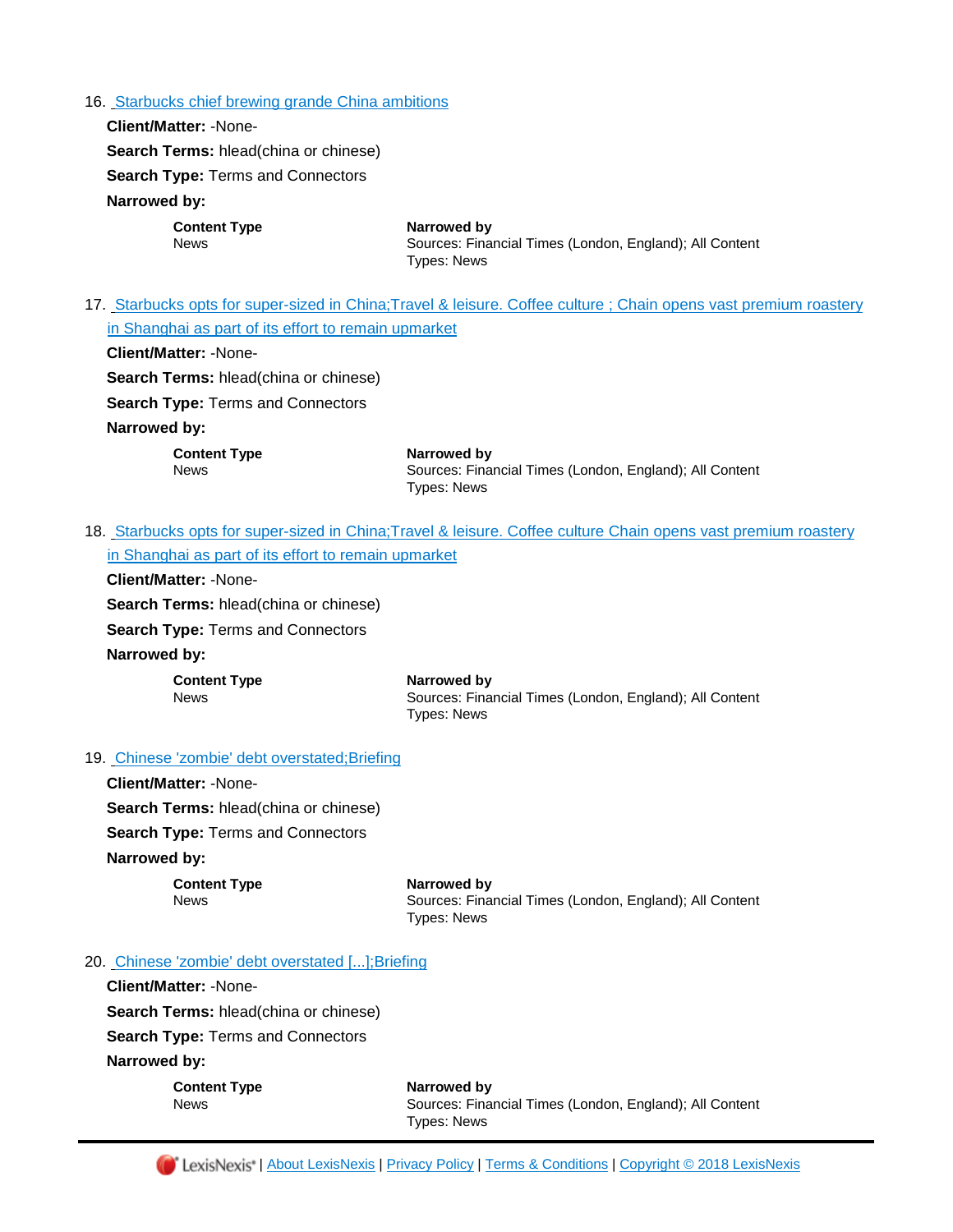## 21. [Gulf widens over Chinese stocks;Analysis. Equities ; Mainland-listed shares trade at 30% premium to Hong](https://advance.lexis.com/api/document?id=urn:contentItem:5R3T-DBV1-JBVM-Y03V-00000-00&idtype=PID&context=1000516)  [Kong equivalents](https://advance.lexis.com/api/document?id=urn:contentItem:5R3T-DBV1-JBVM-Y03V-00000-00&idtype=PID&context=1000516)

| <b>Client/Matter: -None-</b>                 |                                                                                              |
|----------------------------------------------|----------------------------------------------------------------------------------------------|
| <b>Search Terms: hlead(china or chinese)</b> |                                                                                              |
| <b>Search Type: Terms and Connectors</b>     |                                                                                              |
| Narrowed by:                                 |                                                                                              |
| <b>Content Type</b><br><b>News</b>           | Narrowed by<br>Sources: Financial Times (London, England); All Content<br><b>Types: News</b> |

## 22. [Gulf widens over Chinese stocks;Analysis. Equities Mainland-listed shares trade at 30% premium to Hong](https://advance.lexis.com/api/document?id=urn:contentItem:5R3T-DBV1-JBVM-Y068-00000-00&idtype=PID&context=1000516)  [Kong equivalents](https://advance.lexis.com/api/document?id=urn:contentItem:5R3T-DBV1-JBVM-Y068-00000-00&idtype=PID&context=1000516)

**Client/Matter:** -None-**Search Terms:** hlead(china or chinese) **Search Type:** Terms and Connectors

**Narrowed by:** 

**Content Type Narrowed by**

News Sources: Financial Times (London, England); All Content Types: News

## 23. [Stop worrying about Chinese debt](https://advance.lexis.com/api/document?id=urn:contentItem:5R3T-DBV1-JBVM-Y05S-00000-00&idtype=PID&context=1000516)

**Client/Matter:** -None-**Search Terms:** hlead(china or chinese) **Search Type:** Terms and Connectors **Narrowed by:** 

**Content Type Narrowed by** News Sources: Financial Times (London, England); All Content Types: News

## 24. [Stop worrying about Chinese debt](https://advance.lexis.com/api/document?id=urn:contentItem:5R3T-DBV1-JBVM-Y0BW-00000-00&idtype=PID&context=1000516)

**Client/Matter:** -None-**Search Terms:** hlead(china or chinese) **Search Type:** Terms and Connectors **Narrowed by:** 

**Content Type Narrowed by**

News Sources: Financial Times (London, England); All Content Types: News

### 25. [Beijing's shift away from coal leads to gas shortages;Energy supply](https://advance.lexis.com/api/document?id=urn:contentItem:5R3T-DBV1-JBVM-Y058-00000-00&idtype=PID&context=1000516)

**Client/Matter:** -None-**Search Terms:** hlead(china or chinese) **Search Type:** Terms and Connectors **Narrowed by:** 

**Content Type Narrowed by** News Sources: Financial Times (London, England); All Content Types: News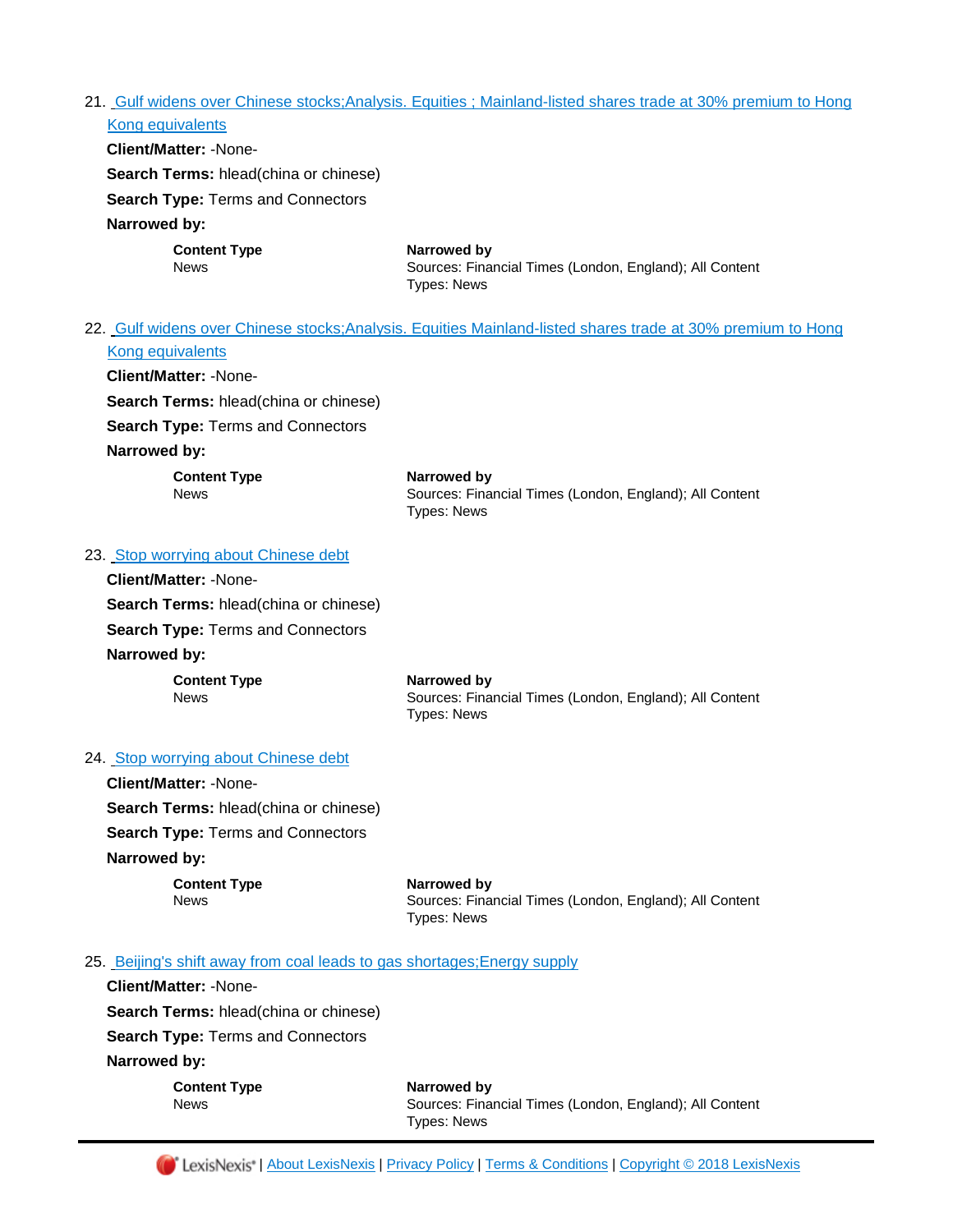#### 26. Beijing's shift away from coal leads to gas shortages; Energy supply

**Client/Matter:** -None-

| <b>Search Terms: hlead(china or chinese)</b>            |                                                                                              |  |  |
|---------------------------------------------------------|----------------------------------------------------------------------------------------------|--|--|
| <b>Search Type: Terms and Connectors</b>                |                                                                                              |  |  |
| Narrowed by:                                            |                                                                                              |  |  |
| <b>Content Type</b><br><b>News</b>                      | Narrowed by<br>Sources: Financial Times (London, England); All Content<br><b>Types: News</b> |  |  |
| 27. China coal curbs cause gas shortages as winter hits |                                                                                              |  |  |
| Client/Matter: -None-                                   |                                                                                              |  |  |
| <b>Search Terms: hlead(china or chinese)</b>            |                                                                                              |  |  |
| <b>Search Type: Terms and Connectors</b>                |                                                                                              |  |  |
| Narrowed by:                                            |                                                                                              |  |  |
| <b>Content Type</b><br><b>News</b>                      | Narrowed by<br>Sources: Financial Times (London, England); All Content<br><b>Types: News</b> |  |  |

# 28. [China 'zombie' debt overstated, IMF says;Policy priorities ; Resolving lossmaking and overcapacity will not](https://advance.lexis.com/api/document?id=urn:contentItem:5R3T-DBV1-JBVM-Y057-00000-00&idtype=PID&context=1000516)  [solve broader problem](https://advance.lexis.com/api/document?id=urn:contentItem:5R3T-DBV1-JBVM-Y057-00000-00&idtype=PID&context=1000516)

**Client/Matter:** -None-**Search Terms:** hlead(china or chinese) **Search Type:** Terms and Connectors **Narrowed by: Content Type Narrowed by** 

News Sources: Financial Times (London, England); All Content Types: News

# 29. China 'zombie' debt overstated, IMF says; Policy priorities ; Resolving lossmaking and overcapacity will not [solve broader problem](https://advance.lexis.com/api/document?id=urn:contentItem:5R3T-DBV1-JBVM-Y09M-00000-00&idtype=PID&context=1000516)

**Client/Matter:** -None-**Search Terms:** hlead(china or chinese) **Search Type:** Terms and Connectors **Narrowed by:** 

> **Content Type Narrowed by** News Sources: Financial Times (London, England); All Content Types: News

### 30. [Dalian Wanda chairman puts \\$460m into group;Property](https://advance.lexis.com/api/document?id=urn:contentItem:5R3T-DBV1-JBVM-Y02G-00000-00&idtype=PID&context=1000516)

**Client/Matter:** -None-**Search Terms:** hlead(china or chinese) **Search Type:** Terms and Connectors **Narrowed by:** 

> **Content Type Narrowed by** News Sources: Financial Times (London, England); All Content Types: News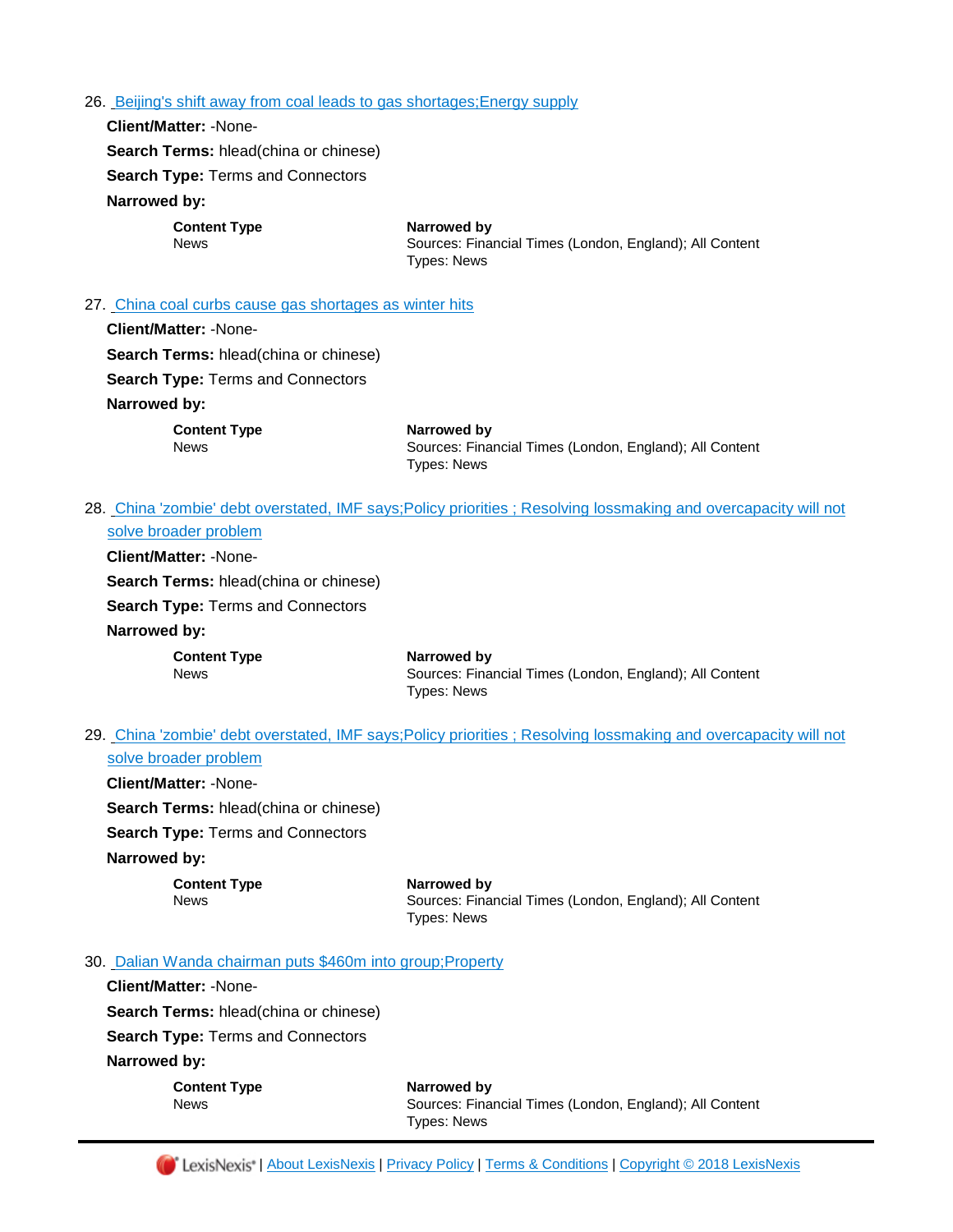#### 31. [More comment and data on www.ft.com](https://advance.lexis.com/api/document?id=urn:contentItem:5R3T-DBV1-JBVM-Y07R-00000-00&idtype=PID&context=1000516)

## **Client/Matter:** -None-

**Search Terms:** hlead(china or chinese)

**Search Type:** Terms and Connectors

# **Narrowed by:**

**Client/Matter:** -None-

**Content Type <b>Content Type Narrowed by**<br>News **Cources:** Final

# Sources: Financial Times (London, England); All Content Types: News

#### 32. [More comment and data on www.ft.com](https://advance.lexis.com/api/document?id=urn:contentItem:5R3T-DBV1-JBVM-Y041-00000-00&idtype=PID&context=1000516)

| <b>Client/Matter: -None-</b>                 |                                                         |
|----------------------------------------------|---------------------------------------------------------|
| <b>Search Terms:</b> hlead(china or chinese) |                                                         |
| <b>Search Type: Terms and Connectors</b>     |                                                         |
| Narrowed by:                                 |                                                         |
| <b>Content Type</b>                          | Narrowed by                                             |
| <b>News</b>                                  | Sources: Financial Times (London, England); All Content |
|                                              | <b>Types: News</b>                                      |
|                                              |                                                         |

## 33. [Taj Mahal caught in a tug of war over Indian identity](https://advance.lexis.com/api/document?id=urn:contentItem:5R3T-DBV1-JBVM-Y05P-00000-00&idtype=PID&context=1000516)

| <b>Client/Matter: -None-</b>                 |                                                                        |
|----------------------------------------------|------------------------------------------------------------------------|
| <b>Search Terms: hlead(china or chinese)</b> |                                                                        |
| <b>Search Type:</b> Terms and Connectors     |                                                                        |
| Narrowed by:                                 |                                                                        |
| <b>Content Type</b><br><b>News</b>           | Narrowed by<br>Sources: Financial Times (London.<br><b>Types: News</b> |

## 34. [Taj Mahal caught in a tug of war over Indian identity](https://advance.lexis.com/api/document?id=urn:contentItem:5R3T-DBV1-JBVM-Y0BP-00000-00&idtype=PID&context=1000516)

**Client/Matter:** -None-**Search Terms:** hlead(china or chinese) **Search Type:** Terms and Connectors **Narrowed by:** 

**Content Type Narrowed by** News Sources: Financial Times (London, England); All Content Types: News

England); All Content

#### 35. Internet summit backs Chinese control; Briefing

**Client/Matter:** -None-

**Search Terms:** hlead(china or chinese)

**Search Type:** Terms and Connectors

**Narrowed by:** 

**Content Type Narrowed by**

News Sources: Financial Times (London, England); All Content Types: News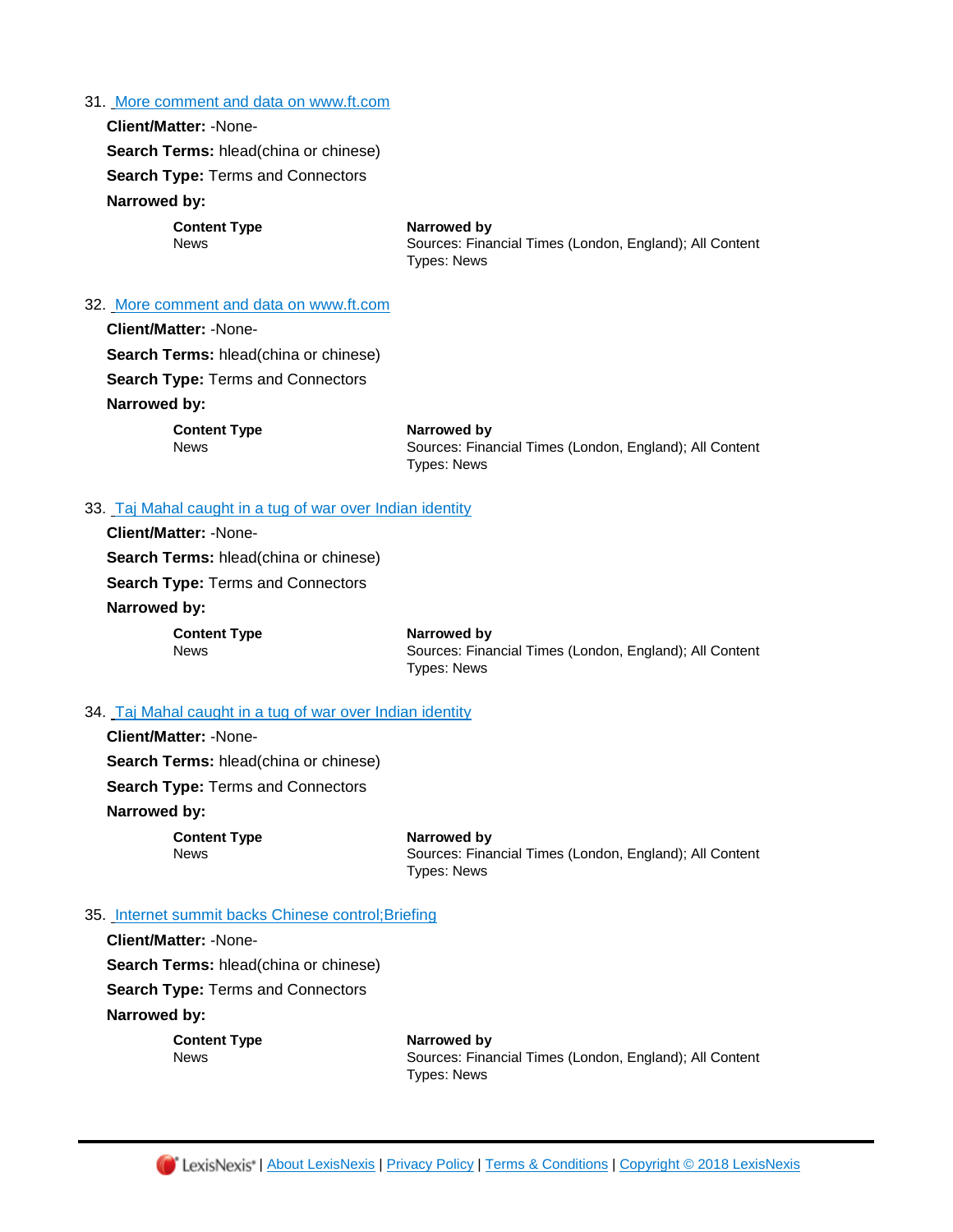36. [Beijing's migrant 'clean-out' threatens ecommerce sector;Mass eviction of workers to meet safety rules puts](https://advance.lexis.com/api/document?id=urn:contentItem:5R3K-DC01-DY9P-N4MG-00000-00&idtype=PID&context=1000516)  [low-wage business model at risk](https://advance.lexis.com/api/document?id=urn:contentItem:5R3K-DC01-DY9P-N4MG-00000-00&idtype=PID&context=1000516)

**Client/Matter:** -None-

**Search Terms:** hlead(china or chinese)

**Search Type:** Terms and Connectors

## **Narrowed by:**

**Content Type Narrowed by**

News Sources: Financial Times (London, England); All Content Types: News

37. [Beijing's migrant 'clean-out' threatens ecommerce sector;Mass eviction of workers to meet safety rules puts](https://advance.lexis.com/api/document?id=urn:contentItem:5R3K-DC01-DY9P-N4F8-00000-00&idtype=PID&context=1000516)  [low-wage business model at risk](https://advance.lexis.com/api/document?id=urn:contentItem:5R3K-DC01-DY9P-N4F8-00000-00&idtype=PID&context=1000516)

#### **Client/Matter:** -None-

**Search Terms:** hlead(china or chinese)

**Search Type:** Terms and Connectors

## **Narrowed by:**

**Content Type Narrowed by** News Sources: Financial Times (London, England); All Content Types: News

## 38. [China and America must shape the high-tech future;OPINION](https://advance.lexis.com/api/document?id=urn:contentItem:5R3K-DC01-DY9P-N4G5-00000-00&idtype=PID&context=1000516)

**Client/Matter:** -None-**Search Terms:** hlead(china or chinese) **Search Type:** Terms and Connectors **Narrowed by: Content Type Narrowed by**

News Sources: Financial Times (London, England); All Content Types: News

## 39. [China backs state control of internet at tech conference;Censorship](https://advance.lexis.com/api/document?id=urn:contentItem:5R3K-DC01-DY9P-N4MD-00000-00&idtype=PID&context=1000516)

**Client/Matter:** -None-**Search Terms:** hlead(china or chinese) **Search Type:** Terms and Connectors **Narrowed by: Content Type Narrowed by** 

News Sources: Financial Times (London, England); All Content Types: News

## 40. China backs state control of internet at tech conference; Censorship

**Client/Matter:** -None-

**Search Terms:** hlead(china or chinese)

**Search Type:** Terms and Connectors

**Narrowed by:** 

**Content Type Narrowed by**

News Sources: Financial Times (London, England); All Content Types: News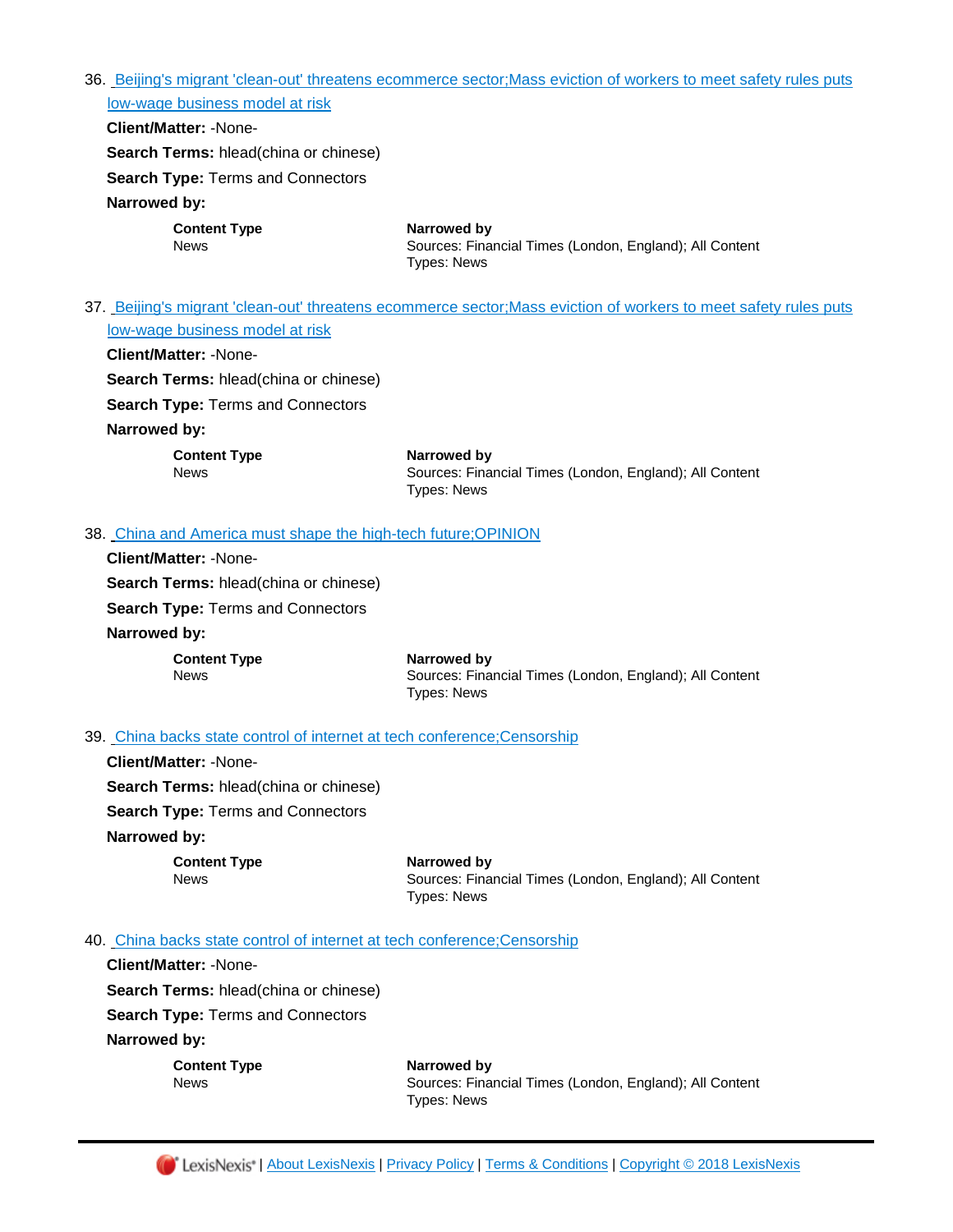41. [China plans 4.8m charging stations to tackle electric-vehicle 'range anxiety'](https://advance.lexis.com/api/document?id=urn:contentItem:5R3K-DC01-DY9P-N4H0-00000-00&idtype=PID&context=1000516)

**Client/Matter:** -None-**Search Terms:** hlead(china or chinese) **Search Type:** Terms and Connectors **Narrowed by:** 

**Content Type <b>Narrowed by**<br>
News **News** Sources: Fina

Sources: Financial Times (London, England); All Content Types: News

#### 42. [China plans 4.8m charging stations to tackle electric-vehicle 'range anxiety'](https://advance.lexis.com/api/document?id=urn:contentItem:5R3K-DC01-DY9P-N4CS-00000-00&idtype=PID&context=1000516)

**Client/Matter:** -None-**Search Terms:** hlead(china or chinese) **Search Type:** Terms and Connectors **Narrowed by:** 

**Content Type Narrowed by** News Sources: Financial Times (London, England); All Content Types: News

### 43. [China's push into online car sales picks up pace;Automobiles](https://advance.lexis.com/api/document?id=urn:contentItem:5R3K-DC01-DY9P-N4C8-00000-00&idtype=PID&context=1000516)

**Client/Matter:** -None-**Search Terms:** hlead(china or chinese) **Search Type:** Terms and Connectors **Narrowed by:** 

**Content Type Narrowed by** News Sources: Financial Times (London, England); All Content Types: News

## 44. [China's push into online car sales picks up pace;Automobiles](https://advance.lexis.com/api/document?id=urn:contentItem:5R3K-DC01-DY9P-N4HK-00000-00&idtype=PID&context=1000516)

**Client/Matter:** -None-**Search Terms:** hlead(china or chinese) **Search Type:** Terms and Connectors

# **Narrowed by:**

**Content Type Narrowed by**

News Sources: Financial Times (London, England); All Content Types: News

# 45. [CLASSICAL MUSIC](https://advance.lexis.com/api/document?id=urn:contentItem:5R3K-DC01-DY9P-N4KH-00000-00&idtype=PID&context=1000516)

**Client/Matter:** -None-**Search Terms:** hlead(china or chinese) **Search Type:** Terms and Connectors **Narrowed by:** 

**Content Type Narrowed by** News Sources: Financial Times (London, England); All Content Types: News

#### 46. [CLASSICAL MUSIC](https://advance.lexis.com/api/document?id=urn:contentItem:5R3K-DC01-DY9P-N4F4-00000-00&idtype=PID&context=1000516)

**Client/Matter:** -None-